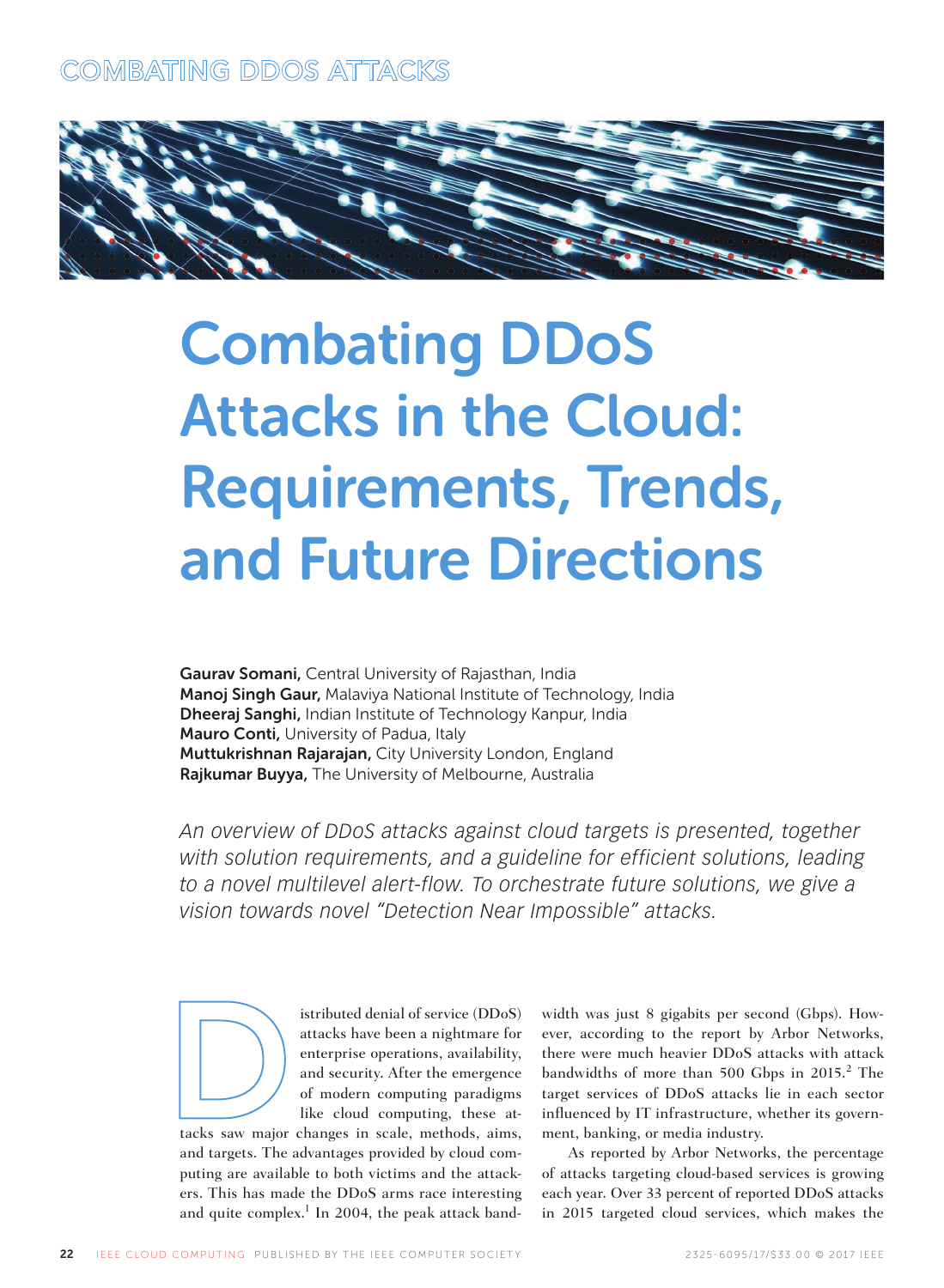

FIGURE 1. Distributed denial of service (DDoS) attacks and losses in cloud services.

cloud a major attack target. Motivation for the DDoS attacks range from extortion, demonstration of attack capabilities, and hacktivism to business rivalry. It is interesting to note the rise of DDoS-attack-for-hire payment-based services, also known as booters or stressers, that attack a target via the planting of attack guns (botnets).3 With the arrival of these methods, the attack frequencies to victim organizations have increased considerably in recent few years. DDoS attacks may last between a few seconds to even weeks in a few cases, which multiplies the economic and business losses multifold.

In particular, the attack duration has enormous impact on the services running on the cloud due to the on-demand utility computing model of the cloud. Financial losses due to DDoS attacks have multiple components or symptoms, few of which are visible during the attack. However, the remaining part of the losses are visible only after the attack disappears. Most of these losses are difficult to measure, including the long-term reputation and ensuing business losses. There are recent and much talked about massive DDoS attacks on cloud services and cloud service providers that have shaped the socalled battlefields of the cyberattacks.

The first popular attack occurred around Christmas 2014 on Sony and Microsoft gaming servers using cloud-based services related to PlayStation and Xbox, respectively. Similarly, there was an attack on cloud service provider Rackspace that was a DNS DDoS attack and lasted more than 11 h. Another attack in the third quarter of 2014 involved a combination of hacking and DDoS attack on Amazon EC2 cloud services.<sup>4</sup> A more recent attack transpired in late 2015 on cloud-hosting provider Linode and lasted for more than a week. These attacks made the entire cyber security research community consider the scale and

strength of these attacks. This introspection and reevaluation of the mitigation methods substantiates the attackers' target shift toward cloud services.

In this paper, we provide a detailed appraisal of the major requirements of efficient DDoS mitigation solutions and the factors governing these requirements. We describe DDoS attack dynamics and cloud resource allocation model to determine the major reasons behind the fatal impact of these attacks on cloud services. We also provide the research gaps and issues associated with the solutions available in the past. This will help in establishing the important requirements for DDoS mitigation solutions and its design considerations.

The next section details the attack dynamics with a focus of attack methods and consequences on cloud services. We then provide a detailed cloud system analysis of the role of fine- to coarse-grain resources in cloud auto scaling. The subsequent section provides the detailed requirements of cloudspecific mitigation solutions followed by details of the design goals of DDoS mitigation solution, illustrating the proposed collaboration-based multilevel alert flow framework. The final section draws the conclusions of this work.

#### DDoS Attack Dynamics

Traditionally, analyzing DDoS attacks and designing mitigation solutions are a hot research area for the cyber security community. Only recently, after the emergence and adoption of cloud computing, has DDoS attack research seen a shift in its focus toward cloud services. Figure 1 details the major attack mechanisms and possible impact of attacks on cloud services and infrastructure. The scale of the DDoS attacks on the cloud is mostly volumetric/massive, having attack bandwidths >100 Gbps. However, there are a few incidents of very sophisticated or intelligent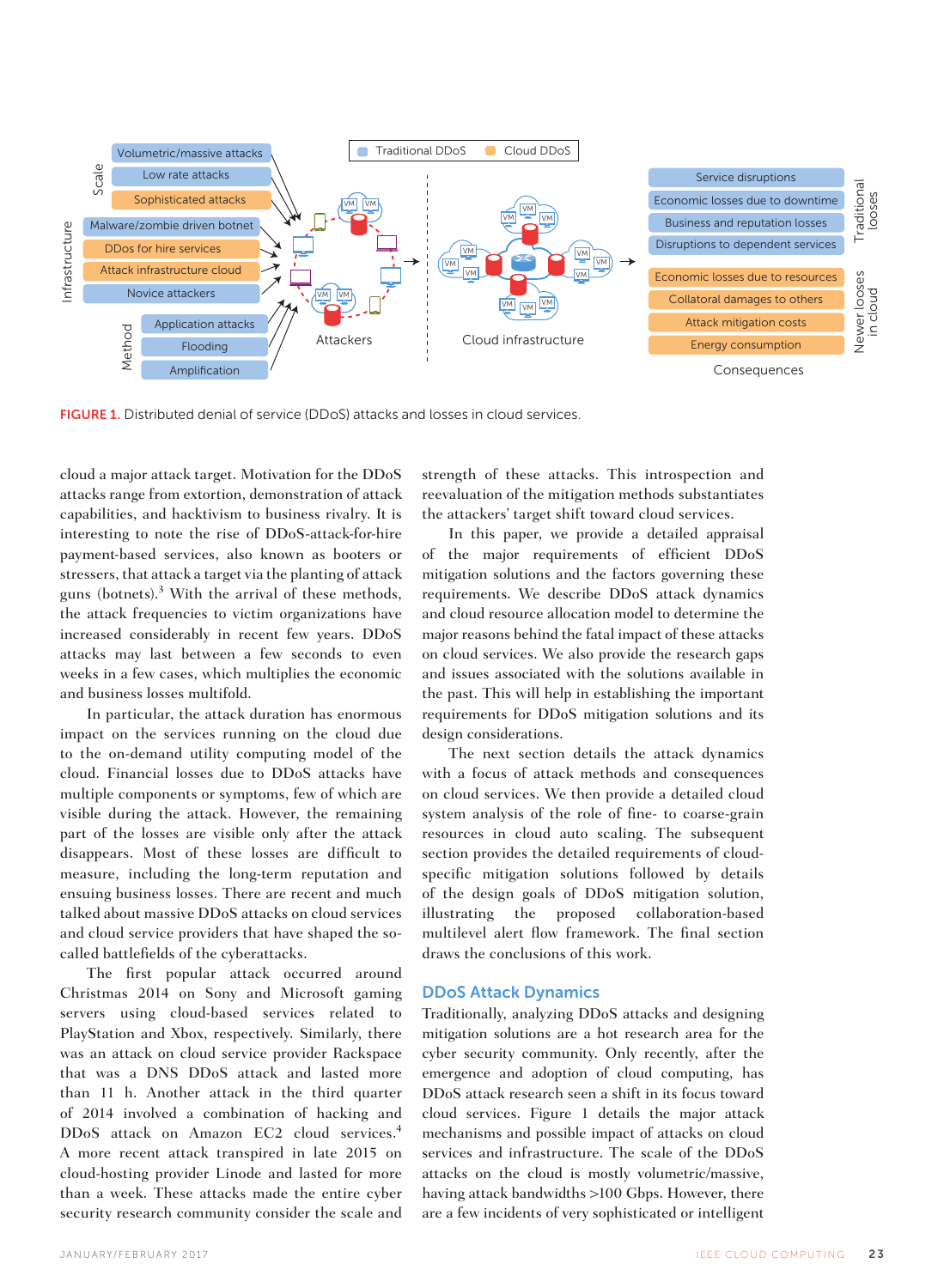

FIGURE 2. Various methods of combating DDoS attacks in cloud computing.

attacks where the attackers sent low-rate DDoS attacks to defeat the attack detection mechanisms.5

A simple example of such a sophisticated attack is sending attack requests from a large number of sources. The number of attack requests are slightly less than the detection thresholds and thus remain undetectable. Remarkably, a low-rate DDoS attack with a frequency of just one request per minute for a month on a cloud service can be costly.<sup>6</sup> Infrastructures used by DDoS attackers for the cloud range from Botnets that can include a few hundred to thousands of malware-affected computers, phones, servers, or cloud virtual machines (VMs) following the instructions of an attacker-governed command-and-control server.

New players in the DDoS attack space are DDoS-for-hire service providers who use utilitybased business model. The notion of an arms race for DDoS attacks<sup>1</sup> is validated by utilizing large amounts of cloud resources. These may be the attacker-administered clouds (termed black or gray clouds) or public clouds hosting attacker VMs. The attacks make the DDoS mitigation more and more expensive as the resources needed to circumvent these attacks proportionately grow.

Target protocols/ports may also make the attack effects different. Most of the time, the target services are web services with attack packets of the HTTP GET type. There are other popular attack packets like TCP SYN, ICMP (Internet Control Message Protocol) ECHO, and HTTP POST. Recently, fatal and powerful amplification attacks, employing DNS, NTP (Network Time Protocol), or SNMP (Simple Network Management Protocol), were used to quickly reach high levels of attack. Service disruption remains the primary effect, which is visible in most cases. Economic losses due to the ensuing downtime, disruption to other dependent services/websites, and long- and short-term business reputation losses are the major effects of the DDoS attacks.

In addition to these effects, DDoS attacks in the cloud might not result in service disruption because of flexibility in acquiring further resources as needed. The resulting economic losses could be heavy as seen in some recent instances. $6-8$ Mitigation of a DDoS attack in the cloud also comes at a price, as additional resources are required to help in the mitigation and have associated costs that are proportional to the strength of the attack. In addition to these losses, collateral damage to cohosted VMs, servers, cloud networking, and cloud as a whole might have adverse effects.<sup>9</sup>

These effects are also dependent upon cloud resource allocation algorithms and various related functions such as VM placement, VM migration (due to resource-freeing attacks), and load balancing. These additional effects range in their performance interference, higher energy consumption needs, and decrease in return on investment. Most of these losses are shown by several important attack characterization studies in the literature, which are summarized in Table 1.

These studies have revealed different kinds of attack effects due to variants of DDoS attacks on cloud services. The major findings of these characterization studies point to the fraudulent consumption of resources as a result of the economic losses incurred by the DDoS attacks. Additional studies such as the one by Somani et al. have shown the effects on DDoS nontargets.<sup>9</sup> Collateral damages are due to the multitenant nature of cloud computing. Resource sharing and resource contention in such environments result in performance issues to cohosted VMs and other cloud resources.

A detailed discussion on attack and threat models for DDoS attacks in cloud computing was presented by Somani et al.<sup>14</sup> Based on the findings, Figure 2 shows a summary of the major contributions related to DDoS attack prevention, detection, mitigation, and recovery.

#### Cloud Resource Management

A cloud infrastructure may have a number of physical servers (say *n*) that are ready to host and run VMs. We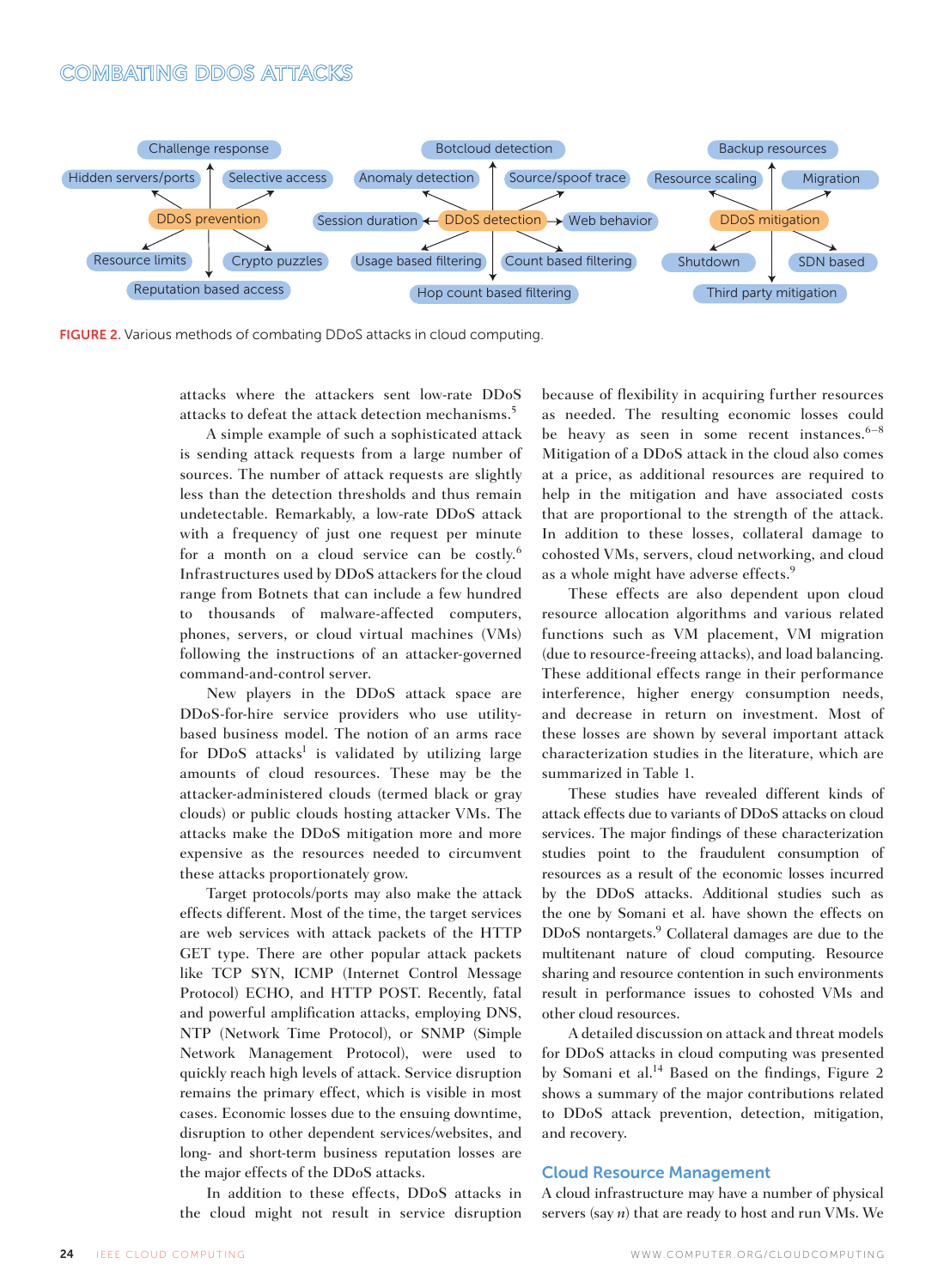| Table 1. DDoS attack variants in the cloud. |  |  |  |  |  |  |
|---------------------------------------------|--|--|--|--|--|--|
|---------------------------------------------|--|--|--|--|--|--|

| <b>DDoS Attack Variants</b>                                                           | <b>Attack Specialties</b>                                                  |  |  |  |
|---------------------------------------------------------------------------------------|----------------------------------------------------------------------------|--|--|--|
| Economic denial of sustainability and fraudulent resource<br>consumption <sup>6</sup> | On-demand resource scaling and economic loss due to fake<br>resource surge |  |  |  |
| Yo-Yo attack <sup>7</sup>                                                             | Exploits cloud autoscaling vulnerabilities                                 |  |  |  |
| Stealthy/energy DDoS attacks <sup>5</sup>                                             | Sophisticated attacks targeting energy consumption losses                  |  |  |  |
| Internal DDoS attacks/BotCloud10,11                                                   | Cloud-originated attacks/cloud-originated attacks                          |  |  |  |
| Collateral damage to nontargets <sup>9</sup>                                          | Performance impacts on nontargets in multitenant clouds                    |  |  |  |
| Power meltdown <sup>12</sup>                                                          | Energy consumption                                                         |  |  |  |
| Index page EDoS* attack8                                                              | Attacks on index pages                                                     |  |  |  |
| Bandwidth DDoS attack <sup>13</sup>                                                   | Bandwidth-depletion attacks                                                |  |  |  |

\*EDoS, economic denial of sustainability

represent the physical servers as  $P_i$  ( $i = 1$  to  $n$ ). Each physical server *Pi* has four basic resources: CPU (*C*), memory (*M*), disk (*D*), and network bandwidth (*B*). These resources are shared among the hosted service instances. These resources also represent the available capacity of a physical server as a resource vector.

$$
Capacity(P_i) = (C_i, M_i, D_i, B_i). \tag{1}
$$

An infrastructure cloud runs services in the form of VM instances. A service  $S_k$  might have a single VM instance to support the service. If there is an additional resource requirement, the single VM instance service is governed by horizontal scaling (adding/removing resources on the same VM instance on the same server).

In case the required resources are not available on the same physical server, VM instance migration is used to identify a candidate server where the required resources are available. On the other hand, some services might have multiple instances of the same service running behind a load balancer. In this case, additional instances are started on other candidate servers using vertical scaling. Resources allocated to a VM instance *Ij* are represented as

$$
Allotted(I_j) = (C_j, M_j, D_j, B_j).
$$
\n(2)

As a consequence of DDoS attacks, the target service see heavy usage of the basic resources. This triggers the cloud autoscaling algorithm to act and get more resources. Acquiring more resources to serve the traffic surge is analogous to capacity planning in performance management problems.

Autoscaling policy see few performance matrices (such as CPU utilization and response time of the

service) and act accordingly to respond to the service state. In case of multi-instance service, a general representation of autoscaling policy would be

$$
\begin{cases}\n+I_{\text{add}} & \text{if Service}.\text{State} = \text{overload} \\
-I_{\text{remove}} & \text{if Service}.\text{State} = \text{underload} \\
\text{No change if Service}.\text{State} = \text{normal load} \tag{3}\n\end{cases}
$$

Demand and other application performance parameters are the basis of the amount of resources to be added (+*I*<sub>add</sub>) or removed (-*I*<sub>remove</sub>). The additional requirement of resources for a service  $S_k$  will be

$$
Required(S_k) = (C_r, M_r, D_r, B_r).
$$
\n(4)

This service requirement is met by the available idle resources in the cloud. Idle resources on a physical server are those that are left after allocating resources to the hosted instances. If  $I_1$  and  $I_2$  are two instances, which are already placed on the server *Pi* , the remaining idle resources on *Pi* will be

$$
I = \text{Capacity}(P_i) - \sum_{s=1}^{2} \text{Allotted}(I_s). \tag{5}
$$

The requirement of service  $S_k$  can be met by a server that requires idle resources. Equation 4 should also be fulfilled for each individual basic resource given in Equation 1.

$$
Idle(P_{candidate}) \geq Requirements(S_k). \tag{6}
$$

If the DDoS attack continues even after the addition of another instance, the newer instances will also face the attack. These instances will also show autoscaling triggers and may result in adding more instances, making the attack effects epidemic.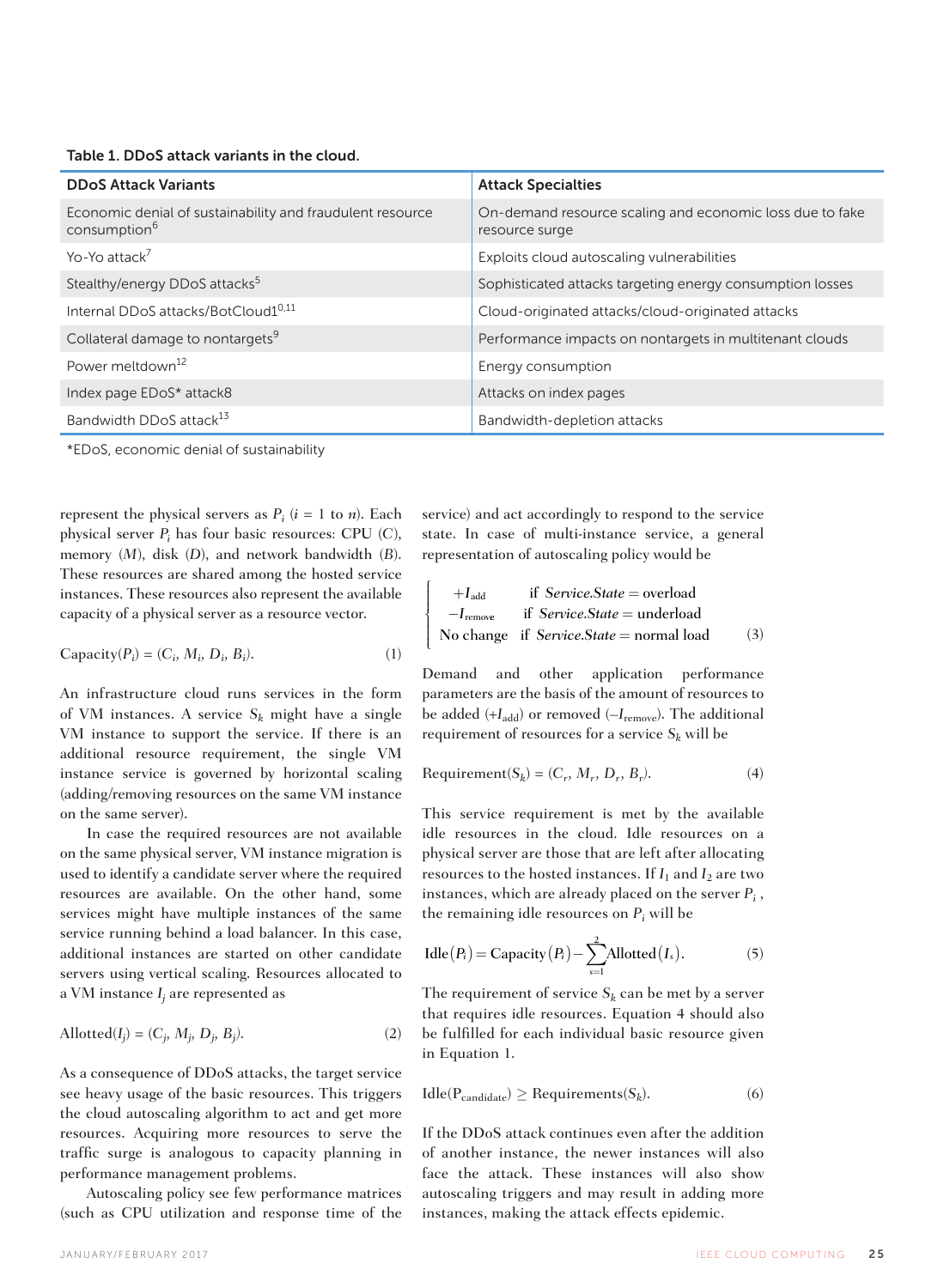

FIGURE 3. Who governs what while combating DDoS attacks?

#### DDoS Mitigation: Solution Requirements in Cloud Computing

In this section, we highlight the major requirements of a DDoS mitigation solution considering cloud computing infrastructure as a target. Figure 3 shows various factors and their dependency on other important factors while combating DDoS attacks. Governs relationship is very important from the perspective of DDoS solutions for cloud services. Each one of these factors and their associated roles is the basis of the requirements we have identified for DDoS solutions.

#### Sustainability and Various Costs

Let us assume that the cost of service under attack  $S_k$ for attack duration  $t$  is  $Cost(S_k, attack)$ . This includes the cost of downtime, short- and long-term business losses, and all the other costs listed in the previous section on DDoS attack dynamics. The cost of the service would have been only  $Cost(S_k, no attack)$ if there was no attack.  $Cost(S_k, no \text{ attack})$  does not harm the economic sustainability of the VM owner.

The cost of the service while a DDoS attack mitigation system is in place is  $Cost(S_k, mitigation)$ . This cost includes the cost of the DDoS mitigation system and the cost of additional resources required to perform the mitigation, backup, and recovery. We assume that every organization's budget includes a component for mitigating these attacks considering their sustainability. We take this budgeted item as  $Cost(S_k, budget)$ . The primary conditions to mitigating DDoS attacks are given in Equations 7 and 8. The cost of attack mitigation should always be lower than the budget/sustainable costs. Additionally, the cost of mitigation should always be lower than the costs while facing the attack or the business gains received if there was no attack.

#### Requirement 1: Costs

 $Cost(S_k, budget) > Cost(S_k, mitigation).$  (7)

 $Cost(S_k, mitigation) > Cost(S_k, attack).$  (8)

#### Autoscaling/Resource Requirements

While DDoS mitigation is happening, one of the most important factors to carefully control is autoscaling policy. The policy of dynamically adding/removing resources may make DDoS attacks in the cloud quite harmful. Typical autoscaling policies (as given in Equation 3) add resources in resource units/VM instances. This should always be done in consonance with the required service quality and costs. Somani et al. have proposed controlled autoscaling to maintain service quality.<sup>15</sup> Dynamic resource allocation-based mitigation has been studied by Yu et al.<sup>16</sup>

The initial resources Allotted(*Ik*) provide quality  $Q_{\text{good}}$  that would in turn provide the response time *R*good for *N* requests (detailed below in the discussion of service quality and availability where Equation 10 shows that the required service quality can only be achieved if the number of requests is matched with the resources). While DDoS occurs, *N* would become very high and would require large amounts of resource addition to service *Sk*.

#### Attack Filtering

If a DDoS mitigation system is in place, it should be able to minimize *N* that would in turn minimize the additional resource requirement, which is designated as Requirements( $S_k$ ) in Equation 4. *N* includes both attack requests *A* as well as benign requests *B*.

$$
N = A + B. \tag{9}
$$

Therefore, the DDoS mitigation mechanism should minimize *A*. DDoS mitigation at the application layer is mostly done by filtering the good and the bad traffic. This may leave some attackers undetected (false negatives) and some benign requests falsely marked as attack requests (false positives).

#### Mitigation Throughput Time

Mitigation throughput time (*MTT*) is the time difference between the attack starting time and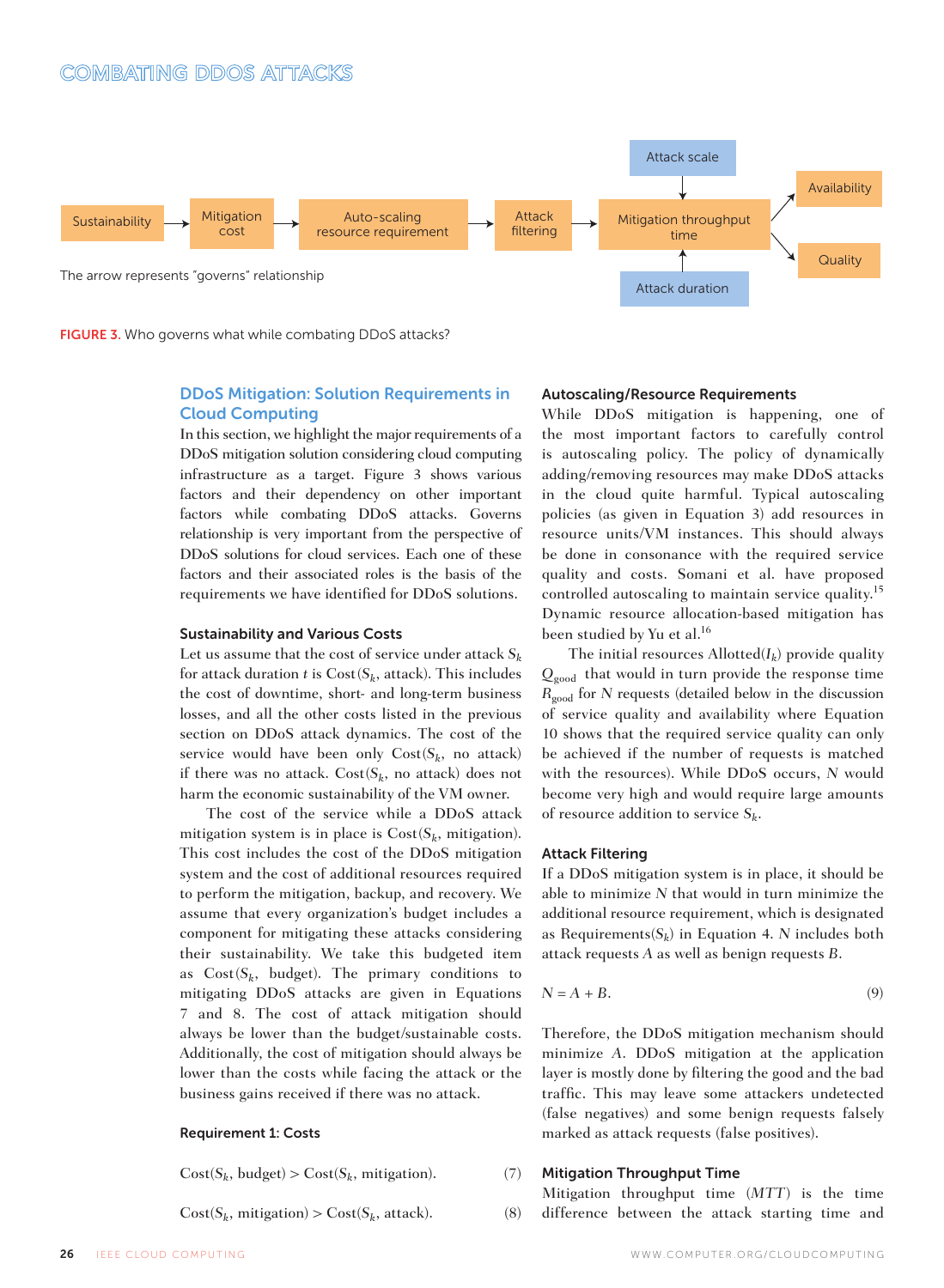the time when it is completely mitigated. *MTT* will decide the cost of all the important factors governing the DDoS attack.

#### Attack Scale and Duration

Attack scale and duration are two important factors affecting aspects of attack mitigation and resource requirement. Attack duration is controlled by the attackers and may last between a few seconds to hours or days. Attack duration is also dependent on the mitigation methods and their efficiency in detecting and blocking the attacks as early as possible.

#### Service Quality and Availability

The major reason for a service provider to offer cloud services is availability. Availability is measured in terms of service uptime. Service quality is also a related factor of service health. For web servers, the important service quality criteria is response time or page serve time *R*. Let us assume that in the capacity-planning phase of the virtualized web server the resources listed in Equation 2 are needed for instance  $I_i$ . To make it simple, we represent the service quality by using only the response time *R*. Response time  $R_{good}$  is accepted as representative of good quality of service  $(Q_{good})$  and  $R_{poor}$  is accepted as representative of poor service quality  $(Q_{\text{poor}})$ .

Assuming a single instance service  $S_k$  the response time will be inversely proportional to available resources to the service instance  $\text{Allotted}(I_k)$ . Additionally, the response time will be higher if there are more requests (*N*) to be served.

$$
R \propto N
$$
 and  $R \propto \frac{1}{\text{Allotted}(I_j)}$  and  $Q \propto \frac{1}{R}$ . (10)

We see that the initial resources given to instance  $I_k$  provide  $Q_{good}$ . If the service quality deteriorates to *Q*poor, autoscaling will add more resources (using vertical or horizontal scaling as described by Equation 3). Resource addition will be done per the autoscaling policy to keep the service quality maintained at *Q*good. We assume that the service quality is directly controlled by the resources allocated to the service seeing the available load.

We also assume that a mechanism exists that can provide the service quality guarantees by using this control. The available load per second is a function of request arrivals each second. The following are the additional requirements of an efficient DDoS mitigation system.

#### Requirement 2: Optimization Subproblems

We describe the function Minimize(), which is an

optimization function minimizing the input fields by controlling various factors governing the field.

$$
Minimize(A). \t(11)
$$

 $Minimize(R)$ . (12)

$$
Minimize (Required value function for the function  $(S_k)$ ).
$$
 (13)

Minimize( $Cost(S_k, mitigation)$ ). (14)

$$
Minimize (MTT). \t(15)
$$

In addition to the requirements detailed in Equation 7 and Equation 8, Minimize() forms the major requirements of a DDoS mitigation solution in the cloud. Budget/sustainability requirements may be considered as factors while deciding on the maximum budget to be spent on resources, which requires a balance between costs and resources (Equations 13 and 14).

#### DDoS Attacks in Cloud Services: Lessons Learned and Future Directions

We present the major lessons learned from recent DDoS attacks on cloud services and the connection to the requirements presented in the previous section. Later in this section, we present a multilevel solution hierarchy as well as future attack trends.

- 1. Traffic filtering: It is well-established that detection based on traffic filtering alone is not sufficient and foolproof. Modern sophisticated attacks evolve by varying their attack features to remain undetected by traffic filters.
- 2. Managing costs: DDoS attacks are compromising the finances of victim service owners. While designing mitigation solutions, the cost factor is important when managing the sustainability aspects.
- 3. Services availability: While mitigating DDoS attacks, a mechanism should exist to run services for benign users with minimum or no downtime.
- 4. Collaboration: Massive volumetric attacks, power attacks, and other sophisticated attacks are not fully detectable at the victim end. There are many other information/alert points in the cloud stack and Internet stack that may help in gaining important information about the likelihood of attacks. These alerts and subsequent actions based on these alerts may prove to be promising to combat attacks.
- 5. Damage minimization: DDoS mitigation should also provide for minimizing collateral damages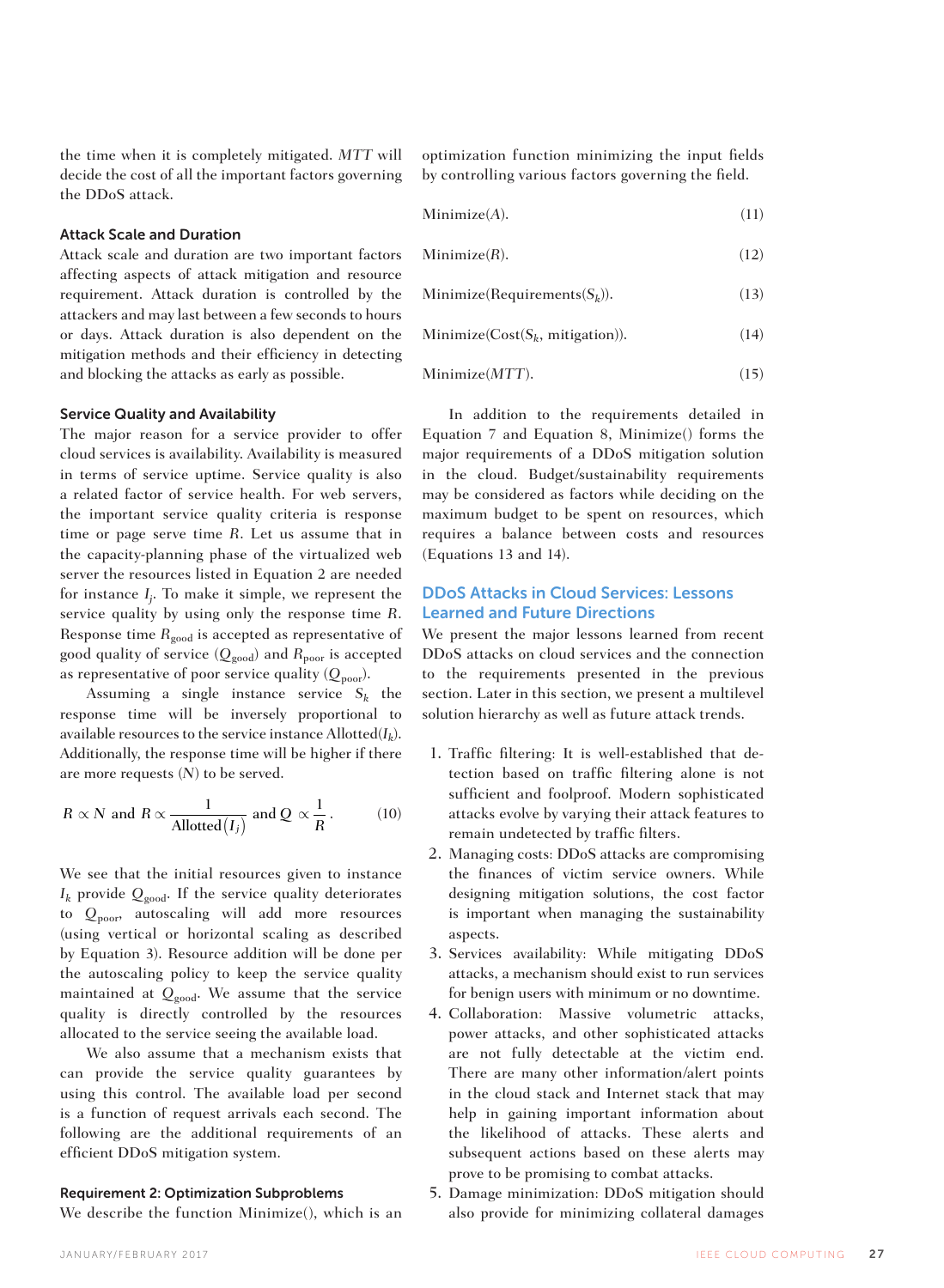

FIGURE 4. DDoS attacks in the cloud: multilevel solution.

as shown in the study by Somani et al.<sup>9</sup> This can be ensured by isolating and monitoring the efforts at other components such as hypervisors and networks.

6. Resource management: DDoS attacks in the cloud has been evaluated as a resource management problem at the victim service end of several studies.17,18 The major idea behind these solutions is to provide a guarantee of resource contentionfree execution of attack mitigation solutions in the presence of the attacks. These resource management-based methods are useful and cost-effective.

Next, we propose a solution hierarchy. They incorporate the detailed requirements in the previous section and the lessons learned and presented above.

#### Collaboration-Based Multilevel Alert Flow

We propose a collaboration-based multilevel alert flow system, which is shown in Figure 4. We give this as a supporting framework on top of which other efficient mitigation systems can be designed. We identify five important stakeholders in the scenario. These stakeholders include the victim VM, physical server hosting the VM, the network connecting the VM to local and global network, the cloud infrastructure as a whole, and the ISP providing services to the cloud. All these stakeholders are regularly emanating monitored metrics to the Attack Control module, which is a control program running in isolation. The Attack Control module has five major aims related to service health.

Traffic evaluation, monitored autoscaling, service quality, and service availability are performed using the matrices received by five stakeholders. Victim separation and mitigation is done in response to attack detection by the control activity. Once an attack is detected, the mitigation process is leveraged by giving alerts to each stakeholder for necessary action. Additionally, recovery clouds may help in providing needed extra resources and help in isolating a victim server.

The information flow from each stakeholder will help in monitoring the situation and in taking necessary actions. Approaching each individual stakeholder, a victim service may help in collecting history and statistics on application layer traffic. In addition to implementing attack prevention mechanisms such as CAPTCHAs (completely automated public Turing test to tell computers and humans apart), other important alerts about the susceptible attack source may help the Attack Control to take actions at network and ISP levels. Similarly, physical server-based counters can help in getting resource usage patterns, achieving isolation, and controlling horizontal scaling. Network level efforts, including traffic evaluation and filtering at the VM level, server level, and cloud level to ISP level, help in monitoring overall network activity. Filtering mechanisms can be implemented here in addition to the minimal ingress and egress filtering methods.

Network reconfiguration based on Software Defined Network is also important in supporting the implementation of actions by the Attack Control module. Additionally, this level also helps in monitoring VM migrations and identifying their needs. The cloud level may help in providing abstract input on the incident and in controlling autoscaling, power consumption, and the identification of recovery options. Similarly, the ISP level, which connects the outside world, including attackers to the victim network, may help in providing support for top-level decisions and blockage of attacker networks as well as spreading the same to the global ISP consortia. Additionally, this level may also help in anticipating attacks based on trends and in securing backup lines to help in availability.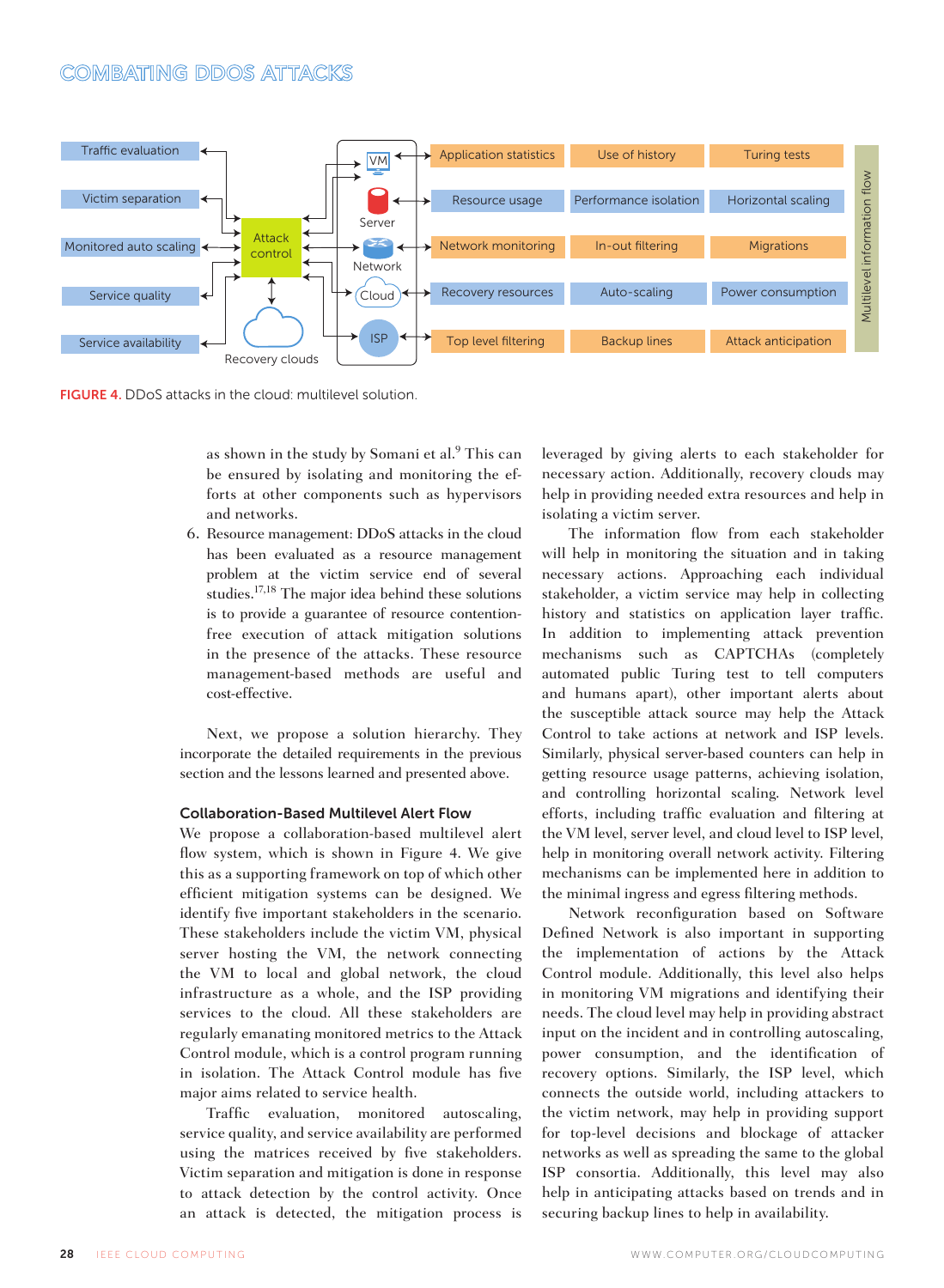#### Future Attacks

We anticipate that the future of DDoS attacks will be from DDoS-for-hire services, with cloud infrastructures and Internet of Things devices becoming major sites for the attack sources as well as targets.19,20 Volumetric yet sophisticated attacks may utilize knowledge of scaling, resource pricing, application features, and benign users' behavior.

Both parties are considered as armies, where the winning army is mostly the one with more resources. However, we see a different trend with respect to DDoS attacks in cloud computing. Here, the party that spends more on acquiring resources may not be the winning party. On the contrary, the one that instigates the other party to acquire and commit more and more resources may win the game.

This is mostly true where both attackers and victim servers are running on top of cost-driven models. The attacker's aim is to stop the service, and the victim's aim is to keep running the service. The attacker would also like to invest in resources capped with a cost it can support, which is true in the case of DDoS-for-hire services. On the other hand, looking at the cost of each hour spent on a CPU core, victims would also implement prevention methods to make it difficult for attackers to get positive results with the available resources.

Based on traditional volumetric DDoS attacks, we now see a trend where the attacks are becoming sophisticated and are variable rate based. This allows the attackers to remain undetected. Now, we can provide an extreme example of DDoS attack for which detection is impossible by the methods available today, i.e., a detection near impossible (DeNy) DDoS attack. The phrase "near impossible" has been specifically used to imply a hope for detection and direction for the whole cloud security community. After having a look at the large number of attack instances, we see that these forms of attacks are going to appear soon. The launch of such an attack is shown in algorithm 1.

#### Algorithm 1: DeNy DDoS

**Data**: *N* Attack Sources  $S_u$ ,  $u = 1$  to N Benign request distribution/pattern  $B_u$  for  $u = 1$  to N. Result: Successful attack for duration *T* while *Attack!=Successful && Attack Duration*<= *T* do Learn Bu for *N* users; Prepare *N* Attack sources; for all the *u* from 1 to *N* do *Su* follows *Bu*; end end



FIGURE 5. Traffic filters and undetectable attacks. (a) Traffic filtering. (b) DeNy attacks passing through the filters.

In this type of attack, attackers send only benign traffic, but from very large number of sources. This results in traffic that is undetectable yet volumetric.5 We also feel that this attack may be successful even with the number of sources equal to or slightly higher than the maximum parallel connections the target service can support. Figure 5a shows the traffic filter, filtering out attack requests (red is an attack request and green is benign).

On the other hand Figure 5b, shows the DeNy DDoS where the attack remains undetected due to its benignness. The DeNy DDoS follows two important properties:

- 1. Benignness: The resultant traffic has no anomalies as per the attack detection rules.
- 2. False alerts: Any detection method that is traffic based would always give false positives even if the method was able to detect any patterns.

DeNy attacks are mostly benign traffic from a very large number of cloud-driven computationally capable sources. They may not be completely similar to today's stealthy attacks, but they are benign requests that if detected by current methods would generate a huge number of false positives/alerts. We anticipate that the future solutions in mitigating DDoS attacks in the cloud or in general (with respect to DeNy DDoS attacks) will require a thorough re-appraisal and shift in combating DDoS attacks efficiently.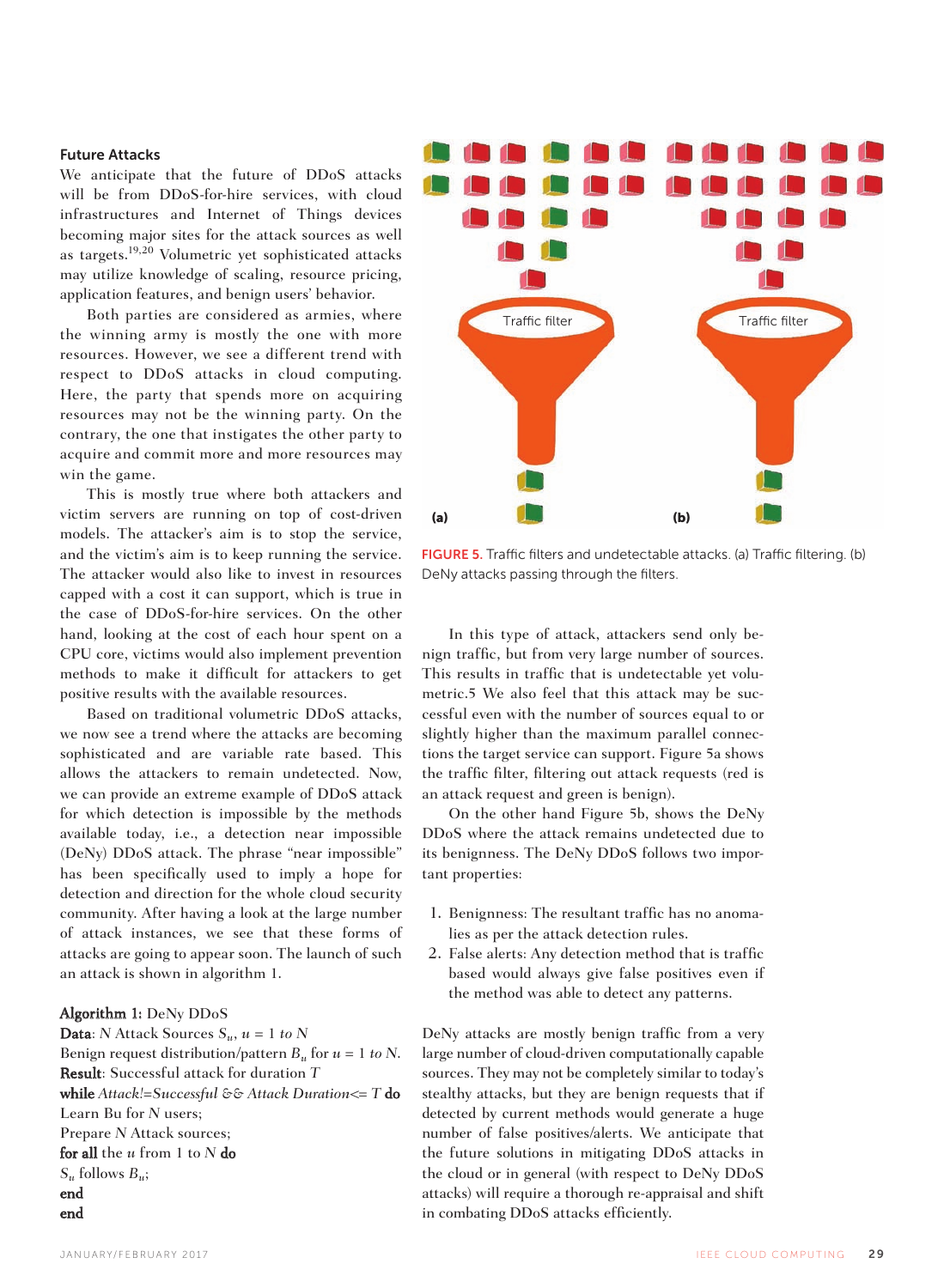#### Conclusion

DDoS attacks in the cloud are different from the behavior of attacks of fixed on-premise infrastructure. We provided a detailed introduction to the attack methods, consequences, and attack dynamics. This novel work is an attempt to analyze and gather the important requirements in designing DDoS mitigation solutions for cloud infrastructure. These requirements include optimization of five important factors governing the attack. These factors are sustainability/budget constraints, controlled autoscaling, minimizationbased optimization of attack traffic, MTT, and service quality and availability. We also compile important lessons learned pertaining to DDoS attacks in the recent past.

These lessons suggest that traffic filtering alone may not be sufficient to combat DDoS attacks in the cloud environment. We suggest considering sustainability, collaboration, resource management, damage minimization, and availability while handling DDoS attacks in cloud computing. We provide a multilevel alert flow-based collaborative DDoS detection solution framework that may be beneficial in designing efficient mitigation solutions. Finally, based on attack trends, we give a vision towards future attacks leading to DeNy DDos, as an open research problem for the community. This is supported by an extreme attack case of DeNy DDoS as an open research problem.

#### References

- 1. J. Mirkovic, M. Robinson, and P. Reiher, "Alliance Formation for DDoS Defense," *Proc. 2003 Workshop on New Security Paradigms*, 2003, pp. 11–18.
- 2.Arbor Networks, "Worldwide Infrastructure Security Report Volume XI," 2015; https:// www.arbornetworks.com/images/documents/ WISR2016\_EN\_Web.pdf.
- 3. J.J. Santanna, R. van Rijswijk-Deij, R. Hofstede, A. Sperotto, M.Wierbosch, L. Zambenedetti Granville, and A. Pras, "Booters: An Analysis of DDoS-as-a-Service Attacks," *2015 IFIP/IEEE Int'l Symp. Integrated Network Management*  (*IM*), 2015, pp. 243–251.
- 4. P. Nelson, "Cybercriminals Moving into Cloud Big Time, Report Says," 2015; http://www .networkworld.com/article/2900125/malware -cybercrime/criminals-/moving-into-cloud-big -time-says-report.html.
- 5. M. Ficco and M. Rak, "Stealthy Denial of Service Strategy in Cloud Computing," *IEEE Transactions Cloud Computing*, vol. 3, no. 1, 2015, pp. 80–94.
- 6. M.F. Tannian, J. Idziorek, and D. Jacobson, "The Insecurity of Cloud Utility Models," *IT Professional*, vol. 15, no. 2, 2013, pp. 22–27.
- 7. M. Sides, A. Bremler-Barr, and E. Rosensweig, "Yo-Yo Attack: Vulnerability in Auto-scaling Mechanism," *ACM SIGCOMM Computer Communication Review*, vol. 45, no. 4, 2015, pp. 103–104.
- 8. B. Saini and G. Somani, "Index Page Based EDoS Attacks in Infrastructure Cloud," *Recent Trends in Computer Networks and Distributed Systems Security*, G.G. Pérez, S.M. Thampi, R. Ko, and L. Shu, eds., Springer Berlin Heidelberg, 2014, pp. 382–395.
- 9. G. Somani, M.S. Gaur, D. Sanghi, and M. Conti, "DDoS Attacks in Cloud Computing: Collateral Damage to Non-targets," *Computer Networks*, vol. 109, no. 2, 2016, pp. 157–171.
- 10. R.M. Mohammad, C. Mauro, and L. Ville, "Eye-Cloud: A BotCloud Detection System," *Proc. 5th IEEE Int'l Symp. Trust and Security in Cloud Computing (IEEE TSCloud 2015)*, Helsinki, Finland, 2015.
- 11. J. Latanicki, P. Massonet, S. Naqvi, B. Rochwerger, and M. Villari, "Scalable Cloud Defenses for Detection, Analysis and Mitigation of DDoS Attacks," *Towards the Future Internet*, IOS Press, 2010, pp. 127–137.
- 12. Z. Xu, H.Wang, Z. Xu, and X.Wang, "Power Attack: An Increasing Threat to Data Centers," *Proc. Network and Distributed System Security Symp. (NDSS)*, vol. 14, 2014.
- 13. H. Liu, "A New Form of DOS Attack in a Cloud and Its Avoidance Mechanism," *Proc. 2010 Workshop on Cloud Computing Security*, 2010, pp. 65–76.
- 14. G. Somani, M.S. Gaur, D. Sanghi, M. Conti, and R. Buyya, "DDoS Attacks in Cloud Computing: Issues, Taxonomy, and Future Directions," e-print arXiv: 1512.08187, 2015.
- 15. G. Somani, A. Johri, M. Taneja, U. Pyne, M.S. Gaur, and D. Sanghi, "DARAC: DDoS Mitigation Using DDoS Aware Resource Allocation in Cloud," *ICISS 2015 Proc. 11th Int'l Conf. Information Systems Security*, vol. 9478, 2015, pp. 263–282.
- 16. S. Yu, Y. Tian, S. Guo, and D.O. Wu, "Can We Beat DDoS Attacks in Clouds?" *IEEE Trans. Parallel and Distributed Systems*, vol. 25, no. 9, 2014, pp. 2245–2254.
- 17. G. Somani, M. S. Gaur, D. Sanghi, M. Conti, and R. Buyya, "Service Resizing for Quick DDoS Mitigation in Cloud Computing Environment," *Ann. Telecommunications*, 2016, pp. 1–16.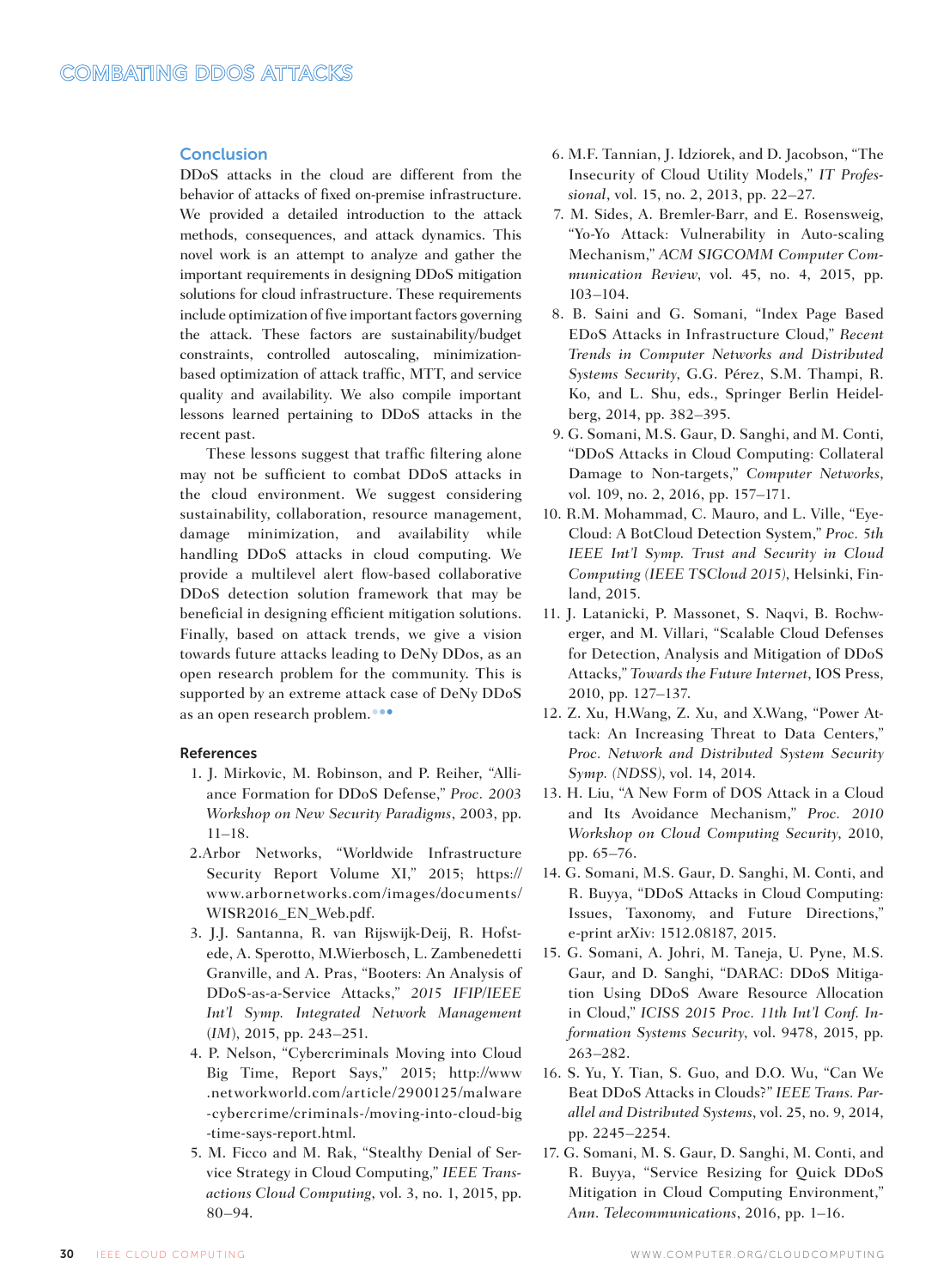- 18. G. Somani, M.S. Gaur, D. Sanghi, M. Conti, and M. Rajarajan, "DDoS Victim Service Containment to Minimize the Internal Collateral Damages in Cloud Computing," *Computers & Electrical Engineering*, 2016. doi: http://dx.doi .org/10.1016/j.compeleceng.2016.12.004
- 19. M. Krell, "DDoS and 3 Recommendations to Secure the Internet of Things (IoT)," 2016; http://www .forbes.com/sites/moorinsights/2016/10/26/ ddos-and-3-recommendations-to-secure -the-internet-of-things-iot/.
- 20. M. Karami, Y. Park, and D. McCoy, "Stress Testing the Booters: Understanding and Undermining the Business of DDoS Services," *Proc. 25th Int'l Conf. on World Wide Web* (*WWW*), 2016, pp. 1033–1043.

GAURAV SOMANI *(gaurav@curaj.ac.in) is an assistant professor at department of computer science and engineering at the Central University of Rajasthan, India. He has completed his MTech in information and communication technology from DAIICT, Gandhinagar, India, and BE in information technology from the University of Rajasthan, India, both with a distinction. He is pursuing his PhD from MNIT, Jaipur, India. His research interests include distributed systems and security engineering. He has published several papers in various international conferences and journals and is a reviewer of many top journals. He is also part of program committees of various conferences and was a keynote and tutorial chair for ICISS 2016. He is a member of IEEE and ACM.*

MANOJ SINGH GAUR *(gaurms@mnit.ac.in) is a professor in the department of computer science and engineering at Malaviya National Institute of Technology Jaipur, India. He has obtained his PhD from University of Southampton, UK. He has supervised research in the areas of networks on chip and information security. He has published over 150 papers in peer-reviewed major conferences and journals and has coordinated national and international projects in the domains of information security and networks on chip. He has been associate editors with CSI Transaction, IET Electronics and Digital Techniques, and Journal of Information Security and Assurance. He was organizing chair of SPACE 2015 and was general cochair of SINCONF 2012 and ICISS 2016. He is a member of IEEE and ACM.*

DHEERAJ SANGHI *(dheeraj@iitk.ac.in) is a professor of computer science and engineering at IIT Kanpur. Professor Sanghi has a BTech from IIT Kanpur*  *and MS and PhD from University of Maryland, US. Since August 15, he has started working with IIIT Delhi. From 2008 to 2010, he served as the director of LNM Institute of Information Technology (LNMIIT), a public-private partnership university in Jaipur. His research interests include network performance optimization, security and distributed systems. He has published a large number of papers in major international conferences and journals. He was a general chair at ICISS 2016 and a program chair at IC3 2016.*

MAURO CONTI *(conti@math.unipd.it) is an associate professor at the University of Padua, Italy. He obtained his PhD from Sapienza University of Rome, Italy, in 2009. After his PhD, he was a postdoctoral researcher at Vrije Universiteit Amsterdam, The Netherlands. In 2011, he joined the University of Padua as assistant professor, and in 2015, he became associate professor. He has been visiting researcher at GMU (2008, 2016), UCLA (2010), UCI (2012, 2013, 2014), TU Darmstadt (2013), UF (2016), and FIU (2015, 2016). He has been awarded with a Marie Curie Fellowship (2012) by the European Commission, and with a fellowship by the German DAAD (2013). His main research interest is in the area of security and privacy. In this area, he published more than 150 papers in top international peer-reviewed journals and conferences. He is associate editor for several journals, including IEEE Communications Surveys & Tutorials and IEEE Transactions on Information Forensics and Security. He was program chair for TRUST 2015, ICISS 2016, and WiSec 2017, and general chair for SecureComm 2012 and ACM SACMAT 2013. He is Senior Member of IEEE.*

MUTTUKRISHNAN RAJARAJAN *(r.muttukrishnan @city.ac.uk) received his BEng and PhD degrees from City University London in 1994 and 1999, respectively. From 1999, he worked as a research fellow at City University London. In August 2000, he moved to Logica as a telecommunication consultant. After a few years in the industry, Raj is now a professor of security engineering. He is a senior member of IEEE, a member of IET, and an associate member of the Institute of Information Security Professionals (IISP) and a member of Technical Programme Committees for PIERS 2010, eHealth 2010, SECURECOM2011, TrustBus 2011, Digital Economy 2012, IFIPTM 2012, and IFIP SEC 2012. He is also the general chair of SECURECOMM 2011 in London. He also sits on the editorial boards of Springer/ACM Journal on Wireless Networks, Elsevier Journal of Health Policy & Technology, and Emerald Journal of Information Management & Computer Security.*